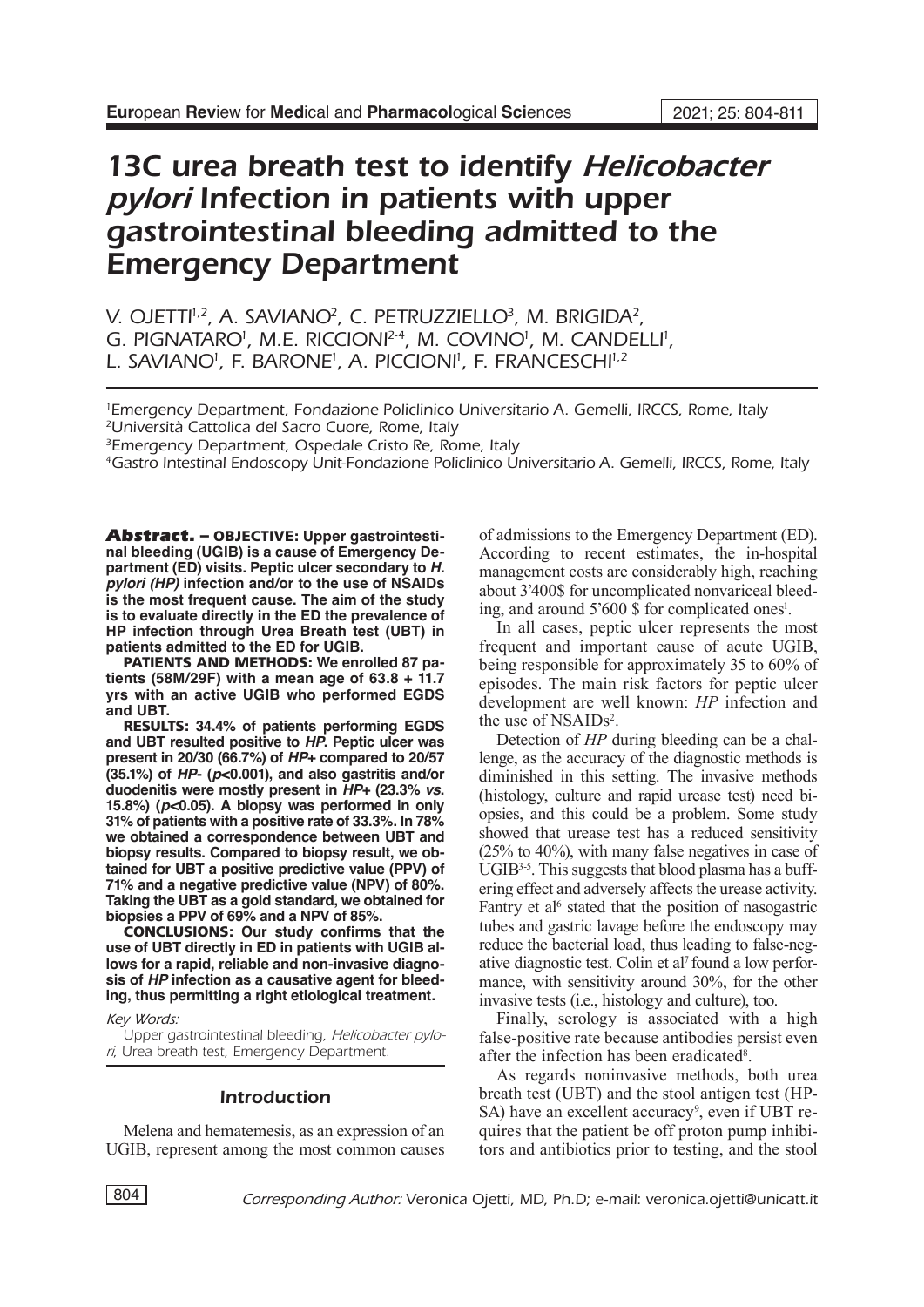test is not preferred in clinical practice because it involves the collection of feces<sup>10</sup>.

However, considering that both serologic, histologic tests and HPSA require particularly long technical waiting times, the most indicated test to be conducted in emergency for acute UGIB is undoubtedly UBT<sup>11-13</sup>. Furthermore, in a systematic review by Calvet et al<sup>14</sup> evaluating 11 studies with a total of 811 patients, the authors reported for UBT a sensitivity of 93%, specificity of 88% and a positive predictive value of 97%. However, given that false negatives do exist, when there is clinical suspicion of the presence of *HP,* but the first UBT is negative, this result must be taken with caution and a second UBT should be conducted15.

Nowadays, for a bleeding peptic ulcer, the available strategies are based on a continuous treatment with proton pump inhibitors (PPI) and *HP* eradication in patients who might have an increased bleeding risk. Therefore, the European Society of Gastroenterology (ESGE) recommends, for patients bleeding from a peptic ulcer, a search for *HP* directly at acute presentation, so as to promptly start a possible eradication therapy and to reduce the risk of recurrence<sup>16</sup>. Moreover, the International Consensus Recommendations on the management of nonvariceal gastrointestinal bleeding<sup>15</sup> stress the importance of *HP* testing, eradication and successful treatment confirmation. Indeed, a metanalysis by Gisbert et  $al<sup>17</sup>$ underlines how convenient eradication therapy is with respect to performing an EGDS once the bleeding recurrence has occurred.

Patients coming to ED with melena or hematemesis are initially evaluated, stabilized and, in the majority of cases, an esophagogastroduodenoscopy (EGDS) is required in order to establish the etiological diagnosis, treatment and hemostasis. However, in the clinical practice of UGIB, it is uncommon to perform a biopsy for *HP* identification during endoscopy, due to the presence of blood onto the gastric walls or when the exam is performed in the emergency during night or holidays $18,19$ .

This represents an issue for the future therapy prescription at discharge: indeed, these patients start a high-dose PPI treatment, which delays a possible Urea Breath Test (UBT) for the search of *HP*, with an important impact on management costs and recurrence risk.

Recent literature clearly shows that in a group of patients with UGIB, where *HP* was not investigated or the eradication therapy failed, re-bleeding risk at one year was present in 1/3 of the study population $16$ . On the other side, a Japanese study demonstrated that patients with a successful eradication did not show further episodes of bleeding20.

With this background, the aim of our study is to estimate the prevalence of *HP* infection in patients admitted to the ED for UGIB via UBT, to quickly establish a rapid, reliable and non-invasive diagnosis of the bleeding cause.

# Patients and Methods

This is a monocentric, prospective study conducted at the ED of Fondazione Policlinico Universitario A. Gemelli IRCCS. All of the enrolled patients, who came with acute UGIB, underwent routine blood tests (full blood cell count, blood chemistry test, coagulation tests), UBT and EGDS when appropriate.

## *Study Population*

We enrolled 87 (58M/29F) consecutive patients, from the 1st of June 2019 to the 1st of June 2020, admitted to our ED with UGIB (melena and/or hematemesis).

## **Inclusion criteria**

- Melena and/or hematemesis (current/within the previous 48 hours).
- Fasting for at least 6 hours before the test.
- Signature of informed consent.

## **Exclusion criteria**

- $\bullet$  < 18 years old.
- Suspected or confirmed pregnancy.
- Hemodynamically unstable patients.
- Antibiotics, bismuth compounds and proton pump inhibitors (PPIs) for at least two weeks.
- Patients with a previous gastric resection.
- Unable to swallow or with a nasogastric tube.
- Patients could withdraw from the study upon written request.

The flowchart representing the enrollment process, with the application of exclusion criteria, is shown in Figure 1.

## *Urea Breath Test*

The commercial brand of the 13C-UBT that we used was UBT-Kit (Richen Europe, Milan, Italy).

We collected an exhaled air sampling at baseline (before urea administration): the patient is asked to take a deep breath and blow in a sachet exhaling all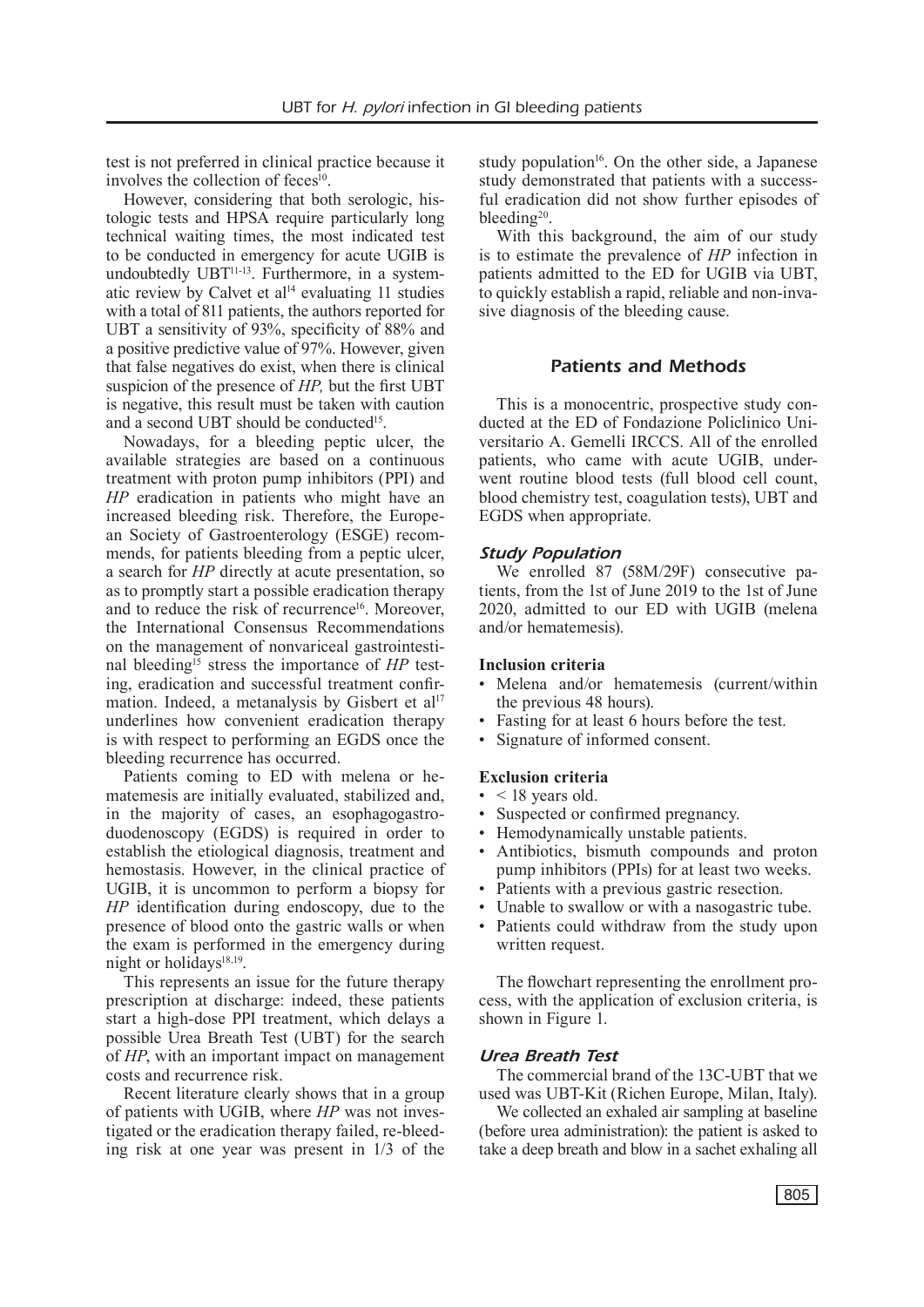

Figure 1. Enrollment process flowchart.

the air contained in the lungs. At this point, the patient drinks a solution of 13C labeled urea (75 mgr.) mixed with citric acid (to reduce gastric emptying) in 200 ml of water and waits for thirty minutes without eating or drinking. At the end, the entire procedure is repeated in a second sachet.

Breath tests were collected in twice, with a concordance of 98,5% (Cohen's test).

The exhaled air is then analyzed, within 24 hours, by an infrared spectrometer "IR-force 200" by Beijing Richen-force Science and Technology Co. Ltd., which allows to measure the amount of  $CO<sub>2</sub>$  13C with respect to the total of expired  $CO<sub>2</sub>$ 12C in three minutes.

IR Force – 200 is an instrument designed to guarantee an efficient and rapid response in the diagnosis of *HP* infections with an optimal performance for small and medium routines.

The instrument is user-friendly and does not require specialized personnel for its use.

The difference in the ratios between the baseline value and the post-urea value is referred to as delta over baseline (DOB). A DOB >3.50 ppm after thirty minutes is commonly considered diagnostic for *HP* infection.

## *EGDS*

All EGDSs were performed within 48 hours from the access to ED by expert endoscopist with a high-resolution double-channel video endoscope (Olympus GIF 2-T scope, Tokyo, Japan).

## *Ethics Statement*

The study was conducted in accordance with the Declaration of Helsinki. None of the patients or authors received any honorary or economic benefits for the participation in this work.

The study was approved on 29th March 2019 by the Ethical Committee of *the Università Cattolica del Sacro Cuore of Rome*, with ID 2302, Protocol No. 14245/19.

## *Statistical Analysis*

A descriptive statistical analysis was performed using absolute and relative frequencies, mean and standard deviation (SD), when appropriate, for demographic and clinical characteristics of surveyed patients and clinical outcome parameter. Statistically significant differences in clinical outcome parameter, between hospitalized and non-hospitalized patient, were tested through t-test, Wilcoxon rank-sum (Mann-Whitney test), Chi-square test, as applicable. Association between length of stay and other continuous variables was tested using Spearman correlation. Multi-variate analysis was performed to evaluate the impact of independent variables in predicting length of stay. The statistical significance level was set at  $p < 0.05$  and all the analyses were carried out by using the software "Stata MP 14 for Mac" (Stata Corp., Lakeway, TX, USA).

#### **Results**

We enrolled 87 patients (58M/29F) with a mean age of  $63.8 + 11.7$  yrs. None of the patients had any problem in completing the UBT. UBT (DOB>3.5) was positive in 30 out of 87 patients  $(34.4\%)$  with a mean DOB value of  $22.37 + 15.11$ ppm. The mean age of positive patients was 64 +10.4 yrs, meanwhile for negative patients was  $63.7 + 11.9$  yrs ( $p = ns$ ). Prevalence of  $HP + was$ significantly higher in males compared to females (80% *vs.* 20%; *p*<0.001) (Figure 1).

Meanwhile, in negative patients (*HP*-) we observed only a slightly higher prevalence of males 34M/23F (59.7% *vs.* 40.3% *p*=ns). Interestingly, females showed a significant higher mean DOB value compared to males (51.70±35.11 *vs.* 15.7±11.6; respectively *p*<0.001).

Demographic characteristics are shown in Table I.

## *Clinical Features*

Clinical features and statistical significance are summarized in Table I.

As regards clinical presentation such as hematemesis, melena or syncope we did not observe any difference between the two groups and previous GI bleeding occurred with the same frequency.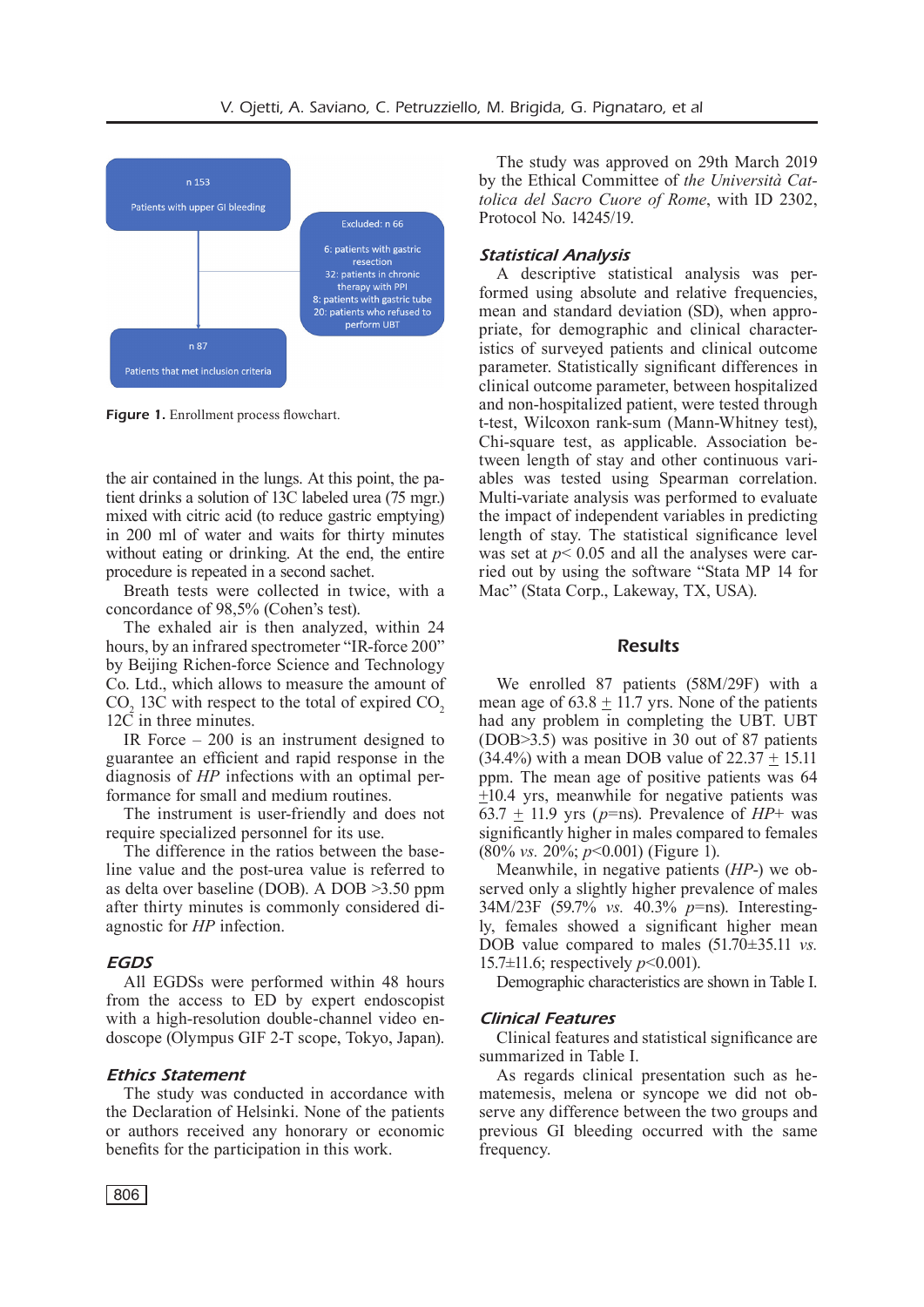|                                       | <b>Overall</b> | $HP+$                | HP-            | p-value      |
|---------------------------------------|----------------|----------------------|----------------|--------------|
| Demographics                          |                |                      |                |              |
| Mean Age                              | $63.8 + 11.7$  | $64+10.4$            | $63.7 + 11.9$  | ns           |
| Gender                                | $M$ 58 (66.7%) | $M$ 24 (80.0%)       | $M$ 34 (59.7%) | ${}_{0.001}$ |
|                                       | $F$ 29 (33.3%) | $F 6(20.0\%)$        | $F$ 23 (40.3%) |              |
| Mean DOB by gender (for $HP+$ )       |                | $M$ 15.03 $\pm$ 11.6 |                | ${}_{0.001}$ |
|                                       |                | $F 51.70 \pm 35.11$  |                |              |
| <b>Clinical presentation</b>          |                |                      |                |              |
| Hematemesis                           | $22(25.3\%)$   | $6(20.0\%)$          | $16(28.1\%)$   | ns           |
| Melena                                | $67(77.0\%)$   | $22(73.3\%)$         | 45 $(79.0\%)$  | ns           |
| Syncope                               | 11 $(12.6\%)$  | $5(16.7\%)$          | $6(10.5\%)$    | ns           |
| $Hb < 9$ g/dL (admission)             | 42 $(48.3\%)$  | $17(56.7\%)$         | $25(43.9\%)$   | ${}< 0.05$   |
| Length of stay $(LOS) < 3$ days       | 65(74.7%)      | $25(83.3\%)$         | $40(70.2\%)$   | ${}_{0.001}$ |
| <b>Medical historyand medications</b> |                |                      |                |              |
| Previous bleeding                     | $18(20.7\%)$   | 8(26.7%)             | $10(17.5\%)$   | ns           |
| Coronary Artery                       |                |                      |                |              |
| Disease                               | $9(10.3\%)$    | $4(13.3\%)$          | $5(8.8\%)$     | ${}< 0.05$   |
| Cerebrovascular disease               | $3(3.5\%)$     | $1(3.3\%)$           | $2(3.5\%)$     | ns           |
| <b>NSAID</b>                          | $17(19.5\%)$   | $3(10.0\%)$          | $14(24.6\%)$   | ${}_{0.001}$ |
| Antiplatelet                          | $17(19.5\%)$   | $5(16.7\%)$          | $12(21.1\%)$   | ${}_{0.05}$  |
| Warfarin                              | $3(3.45\%)$    | $1(3.3\%)$           | $2(3.5\%)$     | ns           |
| <b>DOAC</b>                           | $7(8.1\%)$     | $4(13.3\%)$          | $3(5.3\%)$     | ${}_{0.05}$  |

Table I. General characteristics of overall population, HP positive (HP+) and negative (HP-) patients.

A history of coronary artery disease was referred in 13.3% of *HP*+ compared to 8.8% of *HP*- (*p*<0.05), meanwhile no difference was observed for cerebrovascular disease. As regards medication history, interestingly we observed that NSAID had been used only in 3/30 (10.0%) of *HP*+ compared to 14/57 (24.6%) in *HP*- (*p*<0.001), also antiplatelet agents were used more frequently in *HP*- compared to *HP*+ (21.0% *vs*. 16.7%)  $(p<0.05)$  suggesting a prevalent role of this drugs in the genesis of GI bleeding. Low hemoglobin levels (<9 g/dL) on admission were significantly less prevalent in *HP*+ compared to *HP*- (56.7% *vs.* 43.9%, respectively) (*p*<0.05) (Table I).

## *Endoscopic Findings*

Endoscopic findings in *HP*+ and *HP*- are summarized in Table II.

As expected, peptic ulcer was present in 20/30 (66.7%) of *HP*+ compared to 20/57 (35.1%) of *HP*- (*p*<0.001), and also gastritis and/or duodenitis were mostly present in *HP*+ (23.3% *vs*. 15.8%)  $(p<0.05)$ . Another interesting result is that in 36% of *HP*- patients a definite source of bleeding was not detected through upper GI endoscopy, compared to only 3.3% in  $HP+$  ( $p<0.001$ ), suggesting a bleeding from the small or large bowel.

## *Biopsies*

A biopsy during endoscopy was performed in only 27 out of 87 (31%) patients with a positive rate of 33.3% (9/27). In 78% (21 out of 27 cases) we obtained a correspondence between UBT and biopsy results, on the contrary in 6/27 (22.2%) the results were discordant. In particular, in 4 patients the biopsy resulted positive and the UBT negative, while in the other 2 patients UBT resulted positive and the biopsy negative. Compared to biopsy result, we obtained for UBT a positive predictive value (PPV) of 71% and a negative pre-

| <b>Table II.</b> EGDS findings in HP+ and HP- patients. |  |  |  |  |  |  |
|---------------------------------------------------------|--|--|--|--|--|--|
|---------------------------------------------------------|--|--|--|--|--|--|

| <b>Endoscopic diagnosis</b> | $HP+ (n = 30)$ | $HP - (n = 57)$ | p-value      |
|-----------------------------|----------------|-----------------|--------------|
| Peptic ulcer                | 20(66.7%)      | $20(35.1\%)$    | ${}_{0.001}$ |
| Gastritis/Duodenitis        | $7(23.3\%)$    | $9(15.8\%)$     | ${}< 0.05$   |
| Variceal bleeding           | $0(0.0\%)$     | $1(1.7\%)$      | ns           |
| Esophagitis                 | $1(3.3\%)$     | $3(5.3\%)$      | ns           |
| Gastric polyposis           | $0(0.0\%)$     | $3(5.3\%)$      | ns           |
| Delafoy ulcer               | $1(3.3\%)$     | $0(0.0\%)$      | ns           |
| Negative EGDS               | $1(3.3\%)$     | $21(36.8\%)$    | ${}_{0.001}$ |
|                             |                |                 |              |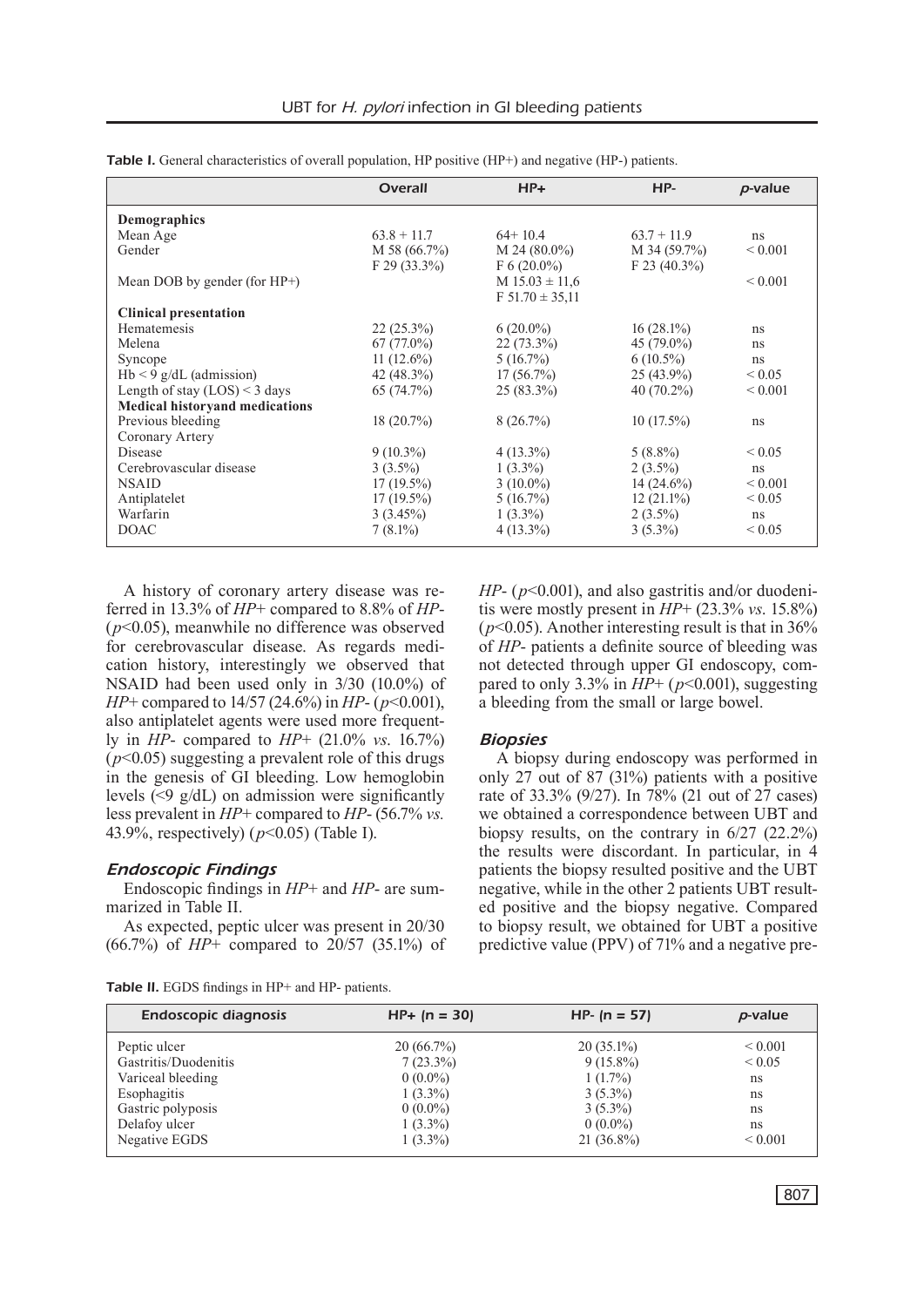dictive value (NPV) of 80%. Taking the UBT as a gold standard, we obtained for biopsies a PPV of 69% and a NPV of 85%.

## *Length Of Stay (LOS)*

83% of *HP*+ patients had a hospitalization of <3 days, compared to 70% of *HP*-, reaching a statistically significant difference  $(p<0.001)$ , thus suggesting that the research for *HP* infection in ED and its positivity reached an etiological diagnosis of UGIB.

## **Discussion**

Our study showed that the most common clinical manifestation of UGIB is melena, that males are more infected by *HP* than female, meanwhile, the DOB value observed in females is significantly higher than males. This data is confirmed by Martel et al<sup>21</sup> that found an association between *HP* infection and male gender with an OR of 1.16; this close association could explain also the higher prevalence of peptic ulcer and gastric cancer in males $21$ .

The DOB value seems to be linked to the *HP* density22. Indeed, some authors found a strong correlation among UBT value, *HP* load and gastric inflammation $23$ .

Some authors speculated that gastric emptying rates, bacterial colonization density, or even *HP* urease production in the host depends on gender difference<sup>24</sup>

The higher level of DOB value observed in females and the consequent *HP* density could have an implication in the well-known less successful eradication rate.

*HP* prevalence is variable between 19% and 88% and depends on various factors such as geographical location, patient's age, sanitation, and socioeconomic status<sup>25-27</sup>. We found that onethird of our population with UGIB harbour *HP* in their stomach.

In the early 2000s, some researches were published<sup>12,13,28,29</sup> on the importance of researching *HP* infection in patients with acute bleeding through the UBT. Most of them indicate the usefulness of this noninvasive test to diagnose *HP* infection in patients with bleeding peptic ulcers, suggesting that the test was not affected by the presence of blood in the stomach.

In particular, these studies<sup>12,13,28,29</sup> evaluated *HP* infection through UBT in the setting of acute UGIB with reasonably accurate results. In the study by Valayos et  $al<sup>13</sup>$ , the authors found a positive predictive value of 96%, but a negative predictive value of 54% suggesting that false negatives might often occur. Winiarski et al<sup>13</sup>, instead, obtained a much superior negative predictive value.

They all concluded that larger studies are however required prior to advocating a negative UBT test as a sufficiently accurate result in this setting.

To our knowledge, so far, no investigations have been published on this topic. Therefore, we wanted to carry out a study to give an update nowadays on the efficacy of UBT directly in ED in patients with UGIB and on the prevalence of *HP* infection in these patients. Compared to biopsy result, in our study, we obtained, for UBT, a positive predictive value (PPV) of 71%, and a negative predictive value (NPV) of 80%. Some other interesting features emerge from our study: we found an association between recurrence of bleeding and those who had not previously been tested and treated for eradication of *HP*, hence the need to test it in the ED so as to avoid missing diagnosis. Hypothetically *HP* infection should be tested once the acute bleed is over. However, this introduces the problem of having to hold acid suppression for 2 weeks prior to testing, definitely not recommended in a patient who recently bled. Regardless of which test one uses, it is important to test for and treat *HP* infection in a patient with bleeding peptic ulcer.

Our study shows that a higher proportion of patients in the *HP*+ group had a coronary artery disease, suggesting a role of *HP* antigens in the atherosclerotic plaque instability via a cross-mimicry mechanism $30$ .

As expected, 24% of *HP*- patients used NSAIDs and this was the cause of bleeding, likewise for those *HP*- patients under antiplatelet.

Our data confirm that treatment with DOAC, rather than warfarin, in patients harboring *HP* in their stomach favors GI bleeding<sup>16,31-33</sup>.

Concerning endoscopy, our findings support a milestone in literature that is the association of  $HP$  with peptic ulcer<sup>34-36</sup>, more common in men with a mean age around 60 years $37$ .

A further proof that *HP* is one of the most relevant risk factors for upper GI bleeding is the fact that 40% of *HP*- patients were negative at EGDS, therefore suggesting a lower GI bleeding.

We want to stress the concept that biopsies for *HP* are rarely performed in acute UGIB<sup>18</sup>: in our case, only 27 out of 87 pts performed biopsies and only 9 of these resulted positive. With this in mind, the most important finding in our study is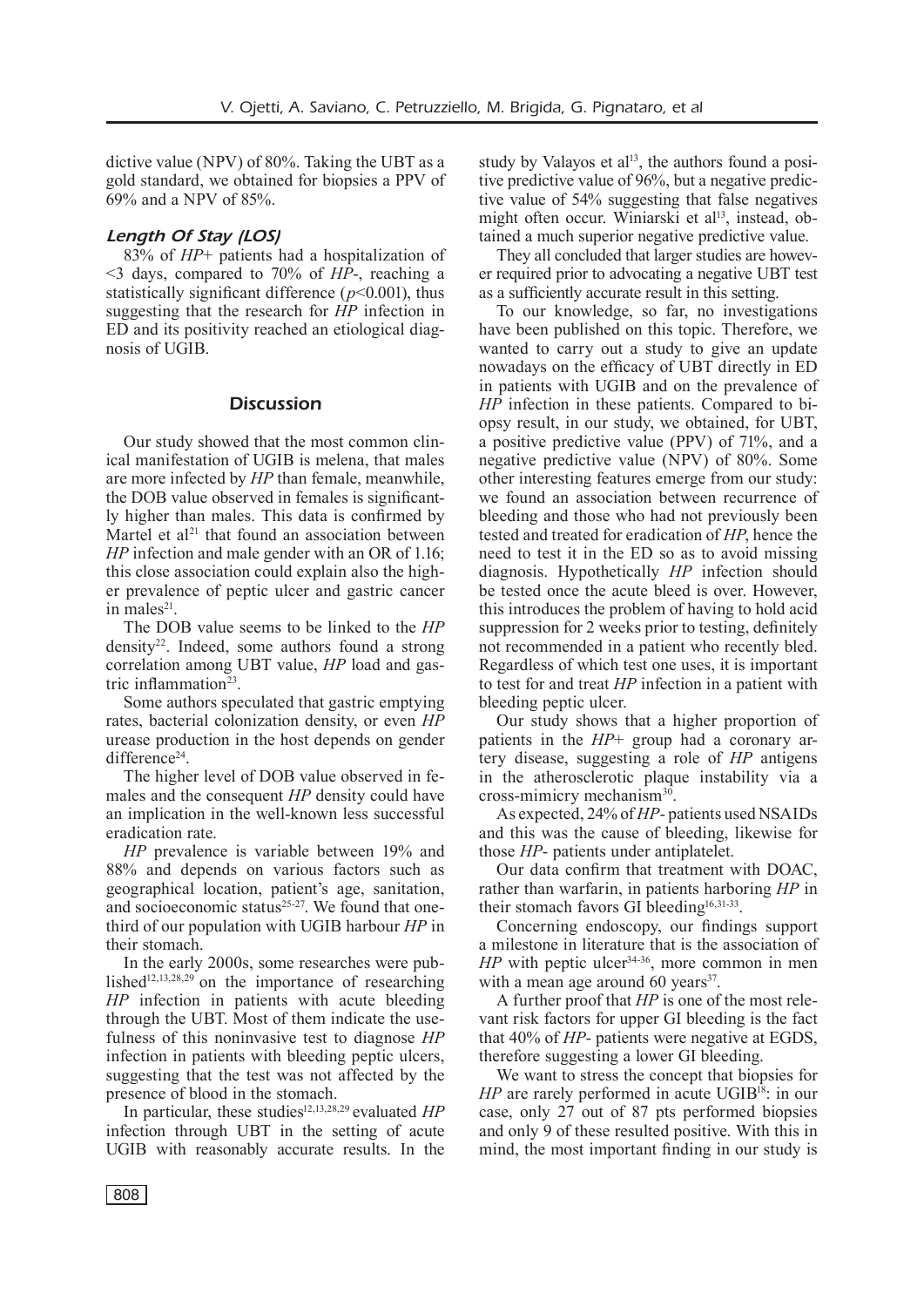that if we had not tested all these patients in ED, we would have missed 21 diagnoses of *HP*. Thus, we increased the *HP* diagnoses by 233% compared to biopsy. Missing diagnoses would have translated into future recurrences of bleeding<sup>38,39</sup>, further admissions in the ED and consequent increase in healthcare costs.

The determination *HP* through UBT directly in ED has also an implication in the LOS of these patients, indeed 83% of *HP*+ patients had a LOS in the BOU of ED of less than 3 days. Having diagnosed *HP* in the ED as a cause of bleeding allowed a faster management of these patients and they were discharged with the proper diagnosis and treatment directly from ED. On the other hand, 30% of *HP*- patients had to be hospitalized in a ward in order to reach the correct diagnosis, and, once again, this percentage would have been quite higher if we had not tested these patients in ED.

## *Limitations*

The presence of blood onto the gastric walls might have altered stomach's pH, causing some false negatives at UBT.

Furthermore, the upright position that should be maintained during the UBT was not always possible in the emergency setting (e.g., clinically unstable patients; considerable blood loss with severe anemia). So, we could have underestimated *HP* infection in these patients.

Finally, considering that many of these patients referred to ED of our hospital for the acute bleeding event but not for follow up in the outpatient clinic, data confirming a successful eradication of *HP* after proper discharge therapy are missing.

It would have been interesting comparing other methods such as the detection of monoclonal antibodies in the feces or the culture on biopsies with consequent antibiogram. However, these methods require a microbiology laboratory open 24 hours, 7 days and a long time waiting to acquire the results of *HP* antibiotic sensibility.

# Conclusions

In the clinical practice with UBT we increased the diagnosis of *HP* by 233% compared to biopsy results. The methodology utilized was simple, as the test per se is easy to conduct.

The use of this method would be recommended in all EDs, in order to allow the etiologic diagnosis and appropriate treatment, while reducing the LOS.

#### Conflict of Interest

The Authors declare that they have no conflict of interests.

#### Authors' Contribution

Conceptualization: V Ojetti; methodology and revision: A Saviano; software: G Pignataro, M Covino, C Petruzziello; validation and formal analysis: M Covino, C Petruzziello; investigation: G Pignataro ME Riccioni, F Barone, A Saviano; resources: L Saviano, F Barone; data curation: V Ojetti, C Petruzziello, M Brigida, A Saviano; writing: M Brigida, A Saviano; writing review and editing: V Ojetti, M Candelli; visualization: V Ojetti; supervision: V Ojetti, F Franceschi.

#### References

- 1) Adam V, Barkun AN. Estimates of costs of hospital stay for variceal and nonvariceal upper gastrointestinal bleeding in the United States. Value Health 2008; 11: 1‐3.
- 2) Khamaysi I, Gralnek IM. Acute upper gastrointestinal bleeding (UGIB) - initial evaluation and management. Best Pract Res Clin Gastroenterol 2013; 27: 633‐638.
- 3) Lee JM, Breslin NP, Fallon C, O'Morain CA. Rapid urease tests lack sensitivity in Helicobacter pylori diagnosis when peptic ulcer disease presents with bleeding. Am J Gastroenterol 2000; 95: 1166-1170.
- 4) Seo JH, Park JS, Rhee KH, Youn HS. Limitations of urease test in diagnosis of pediatric Helicobacter pylori infection. World J Clin Pediatr 2015; 4: 143-147.
- 5) Javed Y, Wasim J, Shahab A, Nadim Ji, Zaigham A, Saeed H, Islam M, Anis K, Shah HA, Shaikh H. Role of rapid urease test and histopathology in the diagnosis of Helicobacter pylori infection in a developing country. BMC Gastroenterol 2005; 5: 38.
- 6) Fantry GT, Rosenstein AH, James SP. Confounding factors in the detection of Helicobacter pylori infection in patients with upper gastrointestinal bleeding. Am J Gastroenterol 1999; 94: 1421- 1422.
- 7) Colin, P Czernichow, V Baty, I Touzé, F Brazier, J F Bretagne, Berkelmans I, Barthélémy P, Hemet J. Low sensitivity of invasive tests for the detection of Helicobacter pylori infection in patients with bleeding ulcer. Gastroenterol Clin Biol 2000; 24: 31-35.
- 8) Lawrence MjB, Yemisi T, Sulman S, Abiram S, Akash G, Benjamin L, Yaghoobi M, Gurusamy KS. Non-invasive diagnostic tests for Helicobacter pylori infection. Cochrane Database Syst Rev 2018; 3: CD012080.
- 9) Hahn M, Fennerty MB, Corless CL, Magaret N, Lieberman DA, Faigel DO. Noninvasive tests as a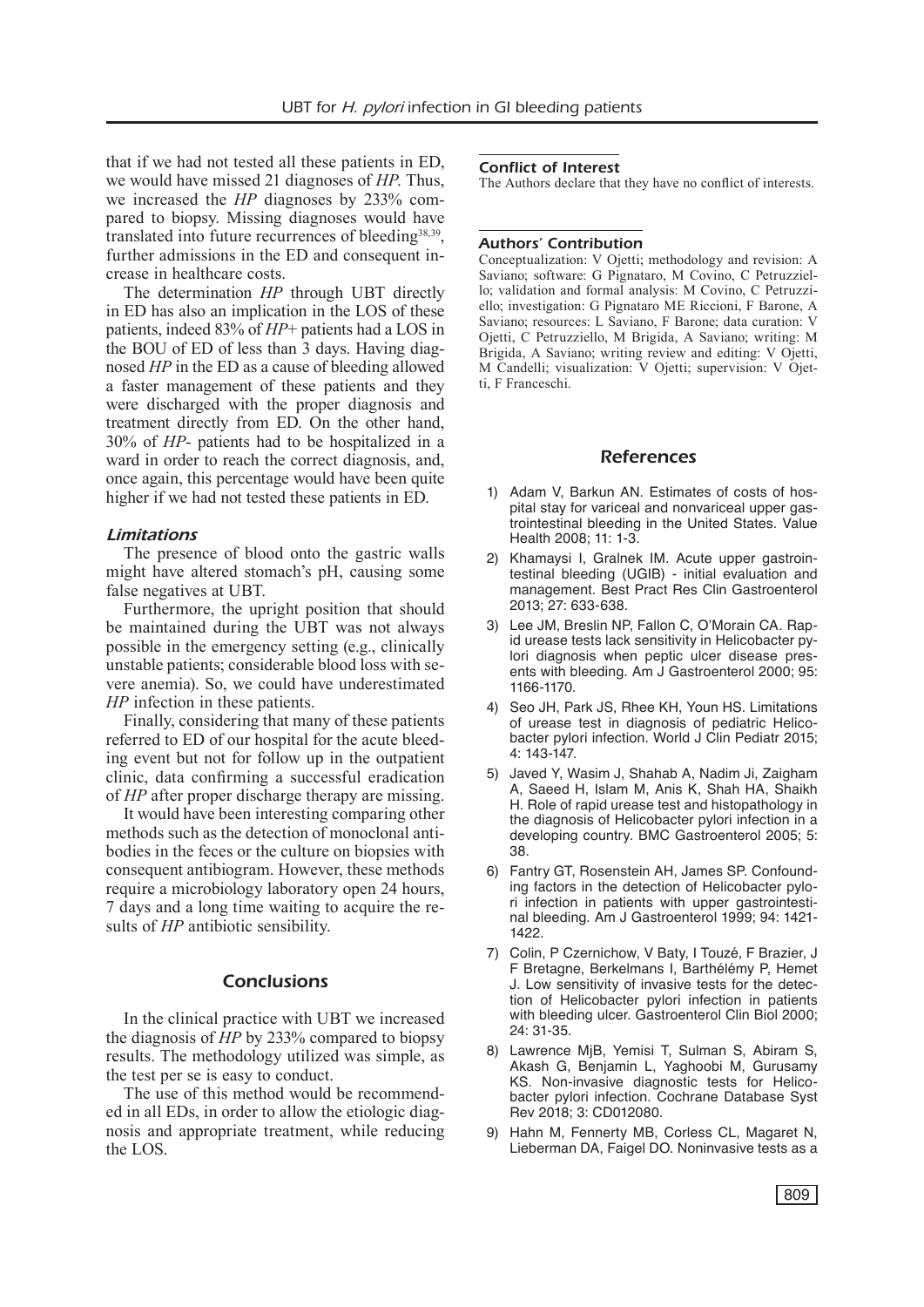substitute for histology in the diagnosis of Helicobacter pylori infection. Gastrointest Endosc 2000; 52: 20-26.

- 10) Masaaki K, Kazunari M, Tadayoshi O, Yoshihiro F, Tadashi S, Masumi O, Kato C, Kobayashi I, Fujioka T. Influence of proton pump inhibitor treatment on Helicobacter pylori stool antigen test. World J Gastroenterol 2012; 18: 44-48.
- 11) Atli T, Sahin S, Arslan BU, Varli M, Yalcin AE, Aras S. Comparison of the C14 urea breath test and histopathology in the diagnosis of Helicobacter pylori in the elderly. J Pak Med Assoc 2012; 62: 1061‐1065.
- 12) Velayos B, Salazar LF, Pons-Renedo F, Muñoz MF, Almaraz A, Aller R, Ruíz, L, Del Olmo JP. Accuracy of urea breath test performed immediately after emergency endoscopy in peptic ulcer bleeding. Dig Dis Sci 2012; 57: 1880‐1886.
- 13) Winiarski M, Bielanski W, Plonka M, Dobrzanska M, Kaminska A, Bobrzynski A, Ronturek PC, Kontureket SJ. The usefulness of capsulated 13C-urea breath test in diagnosis of Helicobacter pylori infection in patients with upper gastrointestinal bleeding. J Clin Gastroenterol 2003; 37: 34‐38.
- 14) Calvet X, Barkun A, Kuipers E, Lanas A, Bardou M, Sung J. Is H. pylori testing clinically useful in the acute setting of upper gastrointestinal bleeding? A systematic review. Gastroenterol 2009; 136: A-605.
- 15) Barkun AN, Bardou M, Kuipers EJ, Sung J, Hunt RH, Martel M, Sinclair, International Consensus Upper Gastrointestinal Bleeding Conference Group. International consensus recommendations on the management of patients with nonvariceal upper gastrointestinal bleeding. Ann Intern Med 2010; 152: 101-113.
- 16) Gralnek IM, Dumonceau JM, Kuipers EJ, Lanas A, Sanders DS, Kurien M, Rotondano G, Huc T, Dinis-Ribeiro M, Marmo R, Racz I, Arezzo A, Hoffmann RT, Lesur G, De Franchis R, Aabakken L, Veitch A, Radaelli F, Salgueiro P, Cardoso R, Maia L, Zullo A, Cipolletta L, Hassan C. Diagnosis and management of nonvariceal upper gastrointestinal hemorrhage: European Society of Gastrointestinal Endoscopy (ESGE) Guideline. Endoscopy 2015; 47: a1‐a46.
- 17) Gisbert JP, Khorrami S, Carballo F, Calvet X, Gene E, Dominguez-Muñoz E. Meta-analysis: Helicobacter pylori eradication therapy vs antisecretory non-eradication therapy for the prevention of recurrent bleeding from peptic ulcer. Aliment Pharmacol Ther 2004; 19: 617-629.
- 18) Kim JJ, Lee JS, Olafsson S, Laine L. Low adherence to Helicobacter pylori testing in hospitalized patients with bleeding peptic ulcer disease. Helicobacter 2014; 19: 98‐104.
- 19) Laine LA. Helicobacter pylori and complicated ulcer disease. Am J Med 1996; 100: 52S‐59S.
- 20) Tomita T, Fukuda Y, Tamura K, Tanaka J, Hida N, Kosaka T, Hori K, Sakagami T, Satomi M,

Shimoyama T. Successful eradication of Helicobacter pylori prevents relapse of peptic ulcer disease. Aliment Pharmacol Ther 2002; 16: 204‐209.

- 21) De Martel C, Parsonnet J. Helicobacter pylori infection and gender: a meta-analysis of population-based prevalence surveys. Dig Dis Sci 2006; 51: 2292-2301.
- 22) Sheu BS, Lee SC, Yang HB, Lin XZ. Quantitative result of 13C urea breath test at 15 minutes may correlate with the bacterial density of H. pylori in the stomach. Hepatogastroenterology 1999; 46: 2057-2062.
- 23) Kobashi K. Urease activity of Helicobacter pylori. J Clin Pathol 1992; 45: 367-368.
- 24) Zia JK, Heitkemper MM. Upper Gastrointestinal Tract Motility Disorders in Women, Gastroparesis, and Gastroesophageal Reflux Disease. Gastroenterol Clin North Am 2016; 45: 239-251.
- 25) Hooi JKY, Lai WY, Ng WK, Suen MMY, Underwood FE, Tanyingoh D, Malfertheiner P, Graham DY, Wong VWS, Wu JCY, Chan FKL, Sung JJY, Kaplan GG, Ng SC. Global prevalence of helicobacter pylori infection: systematic review and meta-analysis. Gastroenterology 2017; 153: 420- 429.
- 26) Kalali B, Formichella L, Gerhard M. Diagnosis of helicobacter pylori: changes towards the future. Diseases 2015; 3: 122-135.
- 27) Chey WD, Leontiadis GI, Howden CW, Moss SF. ACG clinical guideline: treatment of helicobacter pylori infection. Am J Gastroenterol 2017; 112: 212-239.
- 28) Bobrzyński A, Beben P, Budzyński A, Bielański W, Plonka M, Konturek S. Incidence of complications of peptic ulcers in patients with Helicobacter pylori (Hp) infection and/or NSAID use in the era of Hp eradication. Med Sci Monit 2002; 8: CR554- CR557.
- 29) Van Leerdam ME, Tytgat GN. Review article: Helicobacter pylori infection in peptic ulcer haemorrhage. Aliment Pharmacol Ther 2002; 16 Suppl 1: 66-78.
- 30) Franceschi F, Leo D, Fini L. Helicobacter pylori infection and ischaemic heart disease: an overview of the general literature. Dig Liver Dis 2005; 37: 301-308.
- 31) Cheung KS, Leung WK. Gastrointestinal bleeding in patients on novel oral anticoagulants: risk, prevention and management. World J Gastroenterol 2017; 23: 1954-1963.
- 32) Vinogradova Y, Coupland C, Hill T, Hippisley-Cox J. Risks and benefits of direct oral anticoagulants versus warfarin in a real world setting: cohort study in primary care. BMJ 2018; 362: k2505.
- 33) Pirlog AM, Pirlog CD, Maghiar MA. DOACs vs vitamin K antagonists: a comparison of phase III clinical trials and a prescriber support tool. Open Access Maced J Med Sci 2019; 7: 1226- 1232.